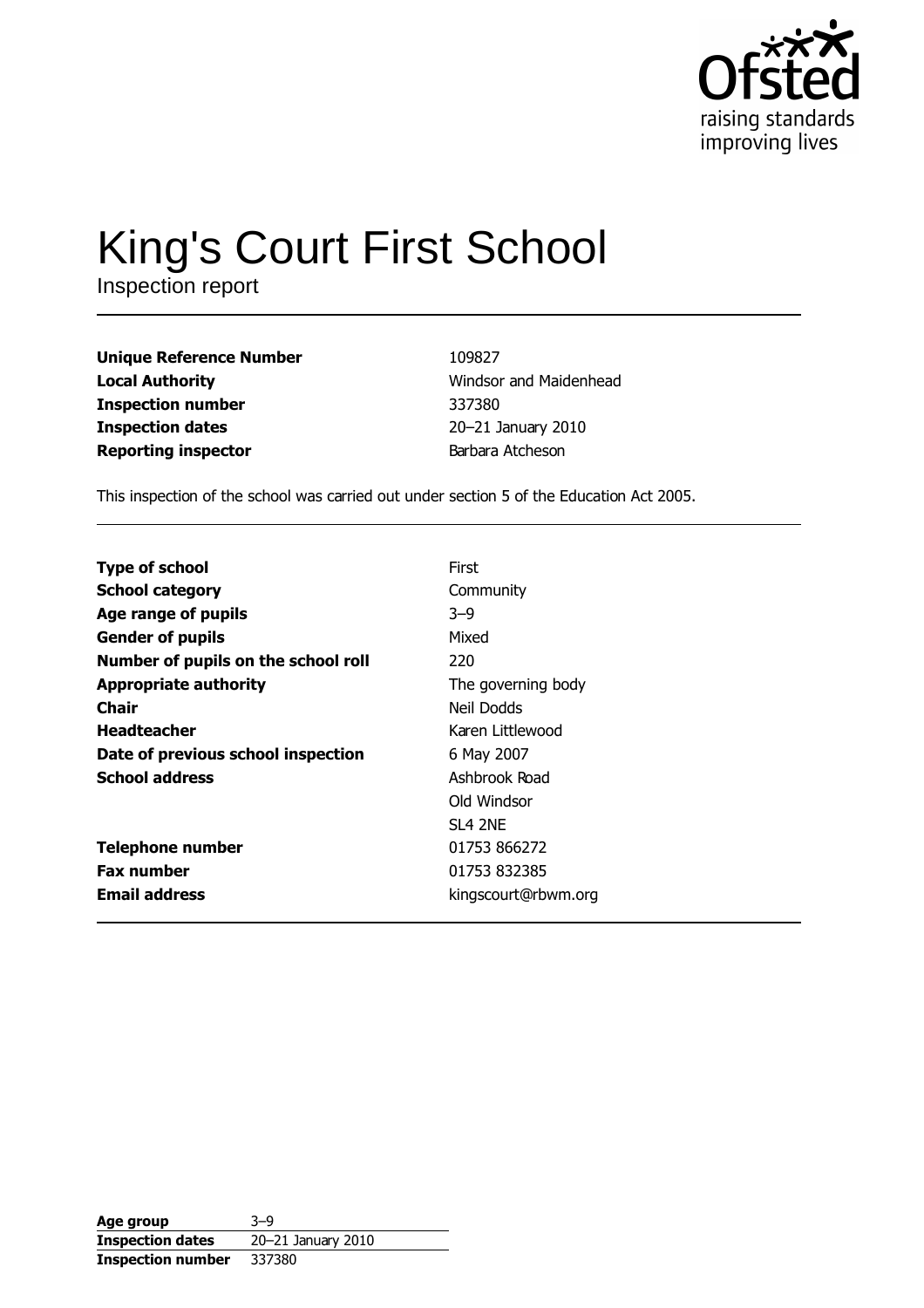The Office for Standards in Education, Children's Services and Skills (Ofsted) regulates and inspects to achieve excellence in the care of children and young people, and in education and skills for learners of all ages. It regulates and inspects childcare and children's social care, and inspects the Children and Family Court Advisory Support Service (Cafcass), schools, colleges, initial teacher training, work-based learning and skills training, adult and community learning, and education and training in prisons and other secure establishments. It rates council children's services, and inspects services for looked after children, safequarding and child protection.

Further copies of this report are obtainable from the school. Under the Education Act 2005, the school must provide a copy of this report free of charge to certain categories of people. A charge not exceeding the full cost of reproduction may be made for any other copies supplied.

If you would like a copy of this document in a different format, such as large print or Braille, please telephone 08456 404045, or email enquiries@ofsted.gov.uk.

You may copy all or parts of this document for non-commercial educational purposes, as long as you give details of the source and date of publication and do not alter the documentation in any way.

Royal Exchange Buildings St Ann's Square Manchester M2 7LA T: 08456 404045 Textphone: 0161 618 8524 E: enquiries@ofsted.gov.uk W: www.ofsted.gov.uk © Crown copyright 2010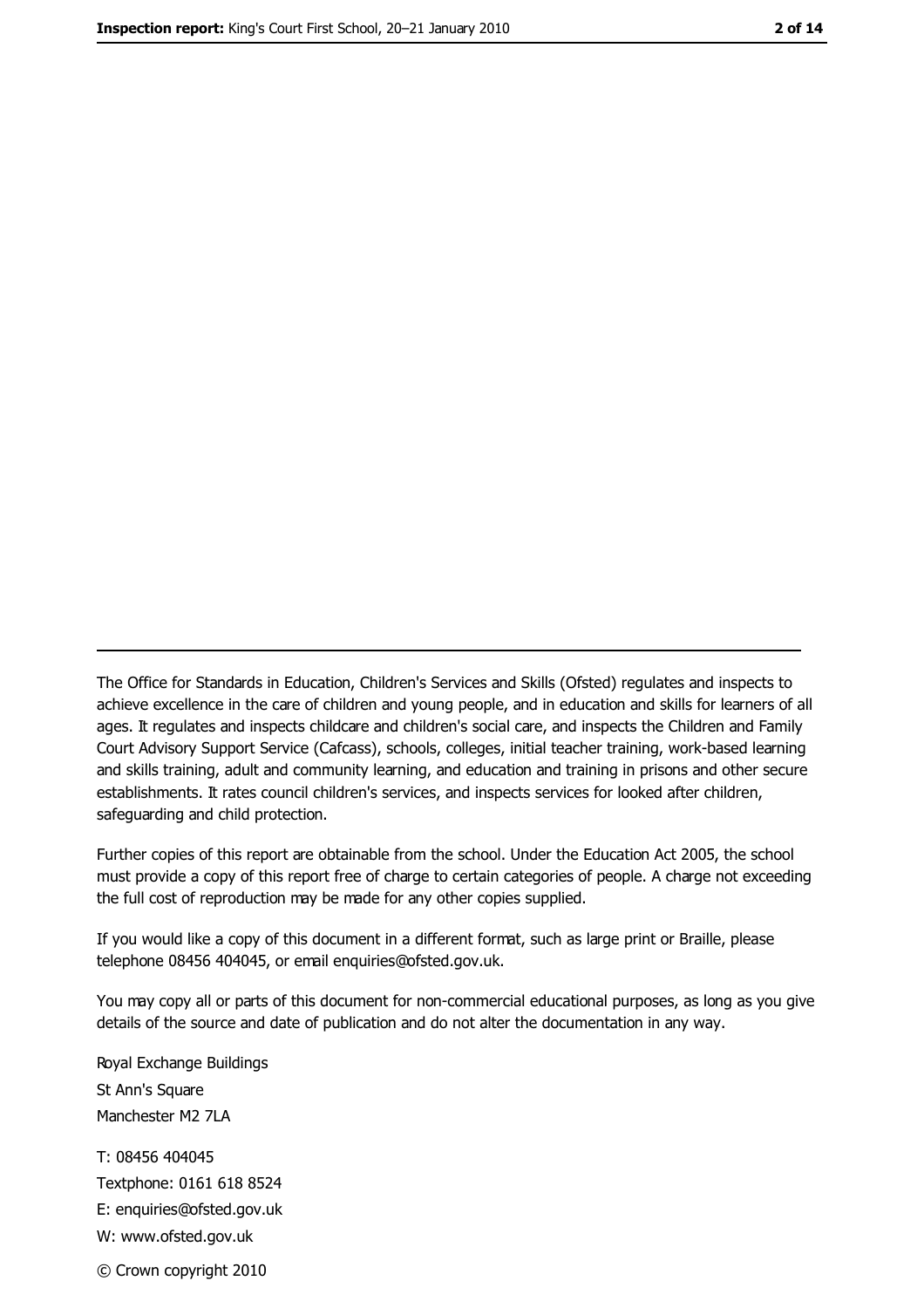# **Introduction**

This inspection was carried out by three additional inspectors. The inspectors observed nine teachers and spent four hours observing learning. They held meetings with governors, staff, pupils and parents or carers. They observed the school's work, and looked at the quality of monitoring, improvement planning and other key documents. Inspectors also considered the 68 questionnaires received from parents and carers.

The inspection team reviewed many aspects of the school's work. It looked in detail at the following:

- the result of school action to raise attainment of pupils in Key Stage 1 and 2 to  $\blacksquare$ determine whether teaching is sufficiently challenging
- the effectiveness of the Early Years Foundation Stage provision in the new Early  $\blacksquare$ **Years Foundation Stage Unit**
- the development of international and national dimensions to the promotion of  $\blacksquare$ community cohesion.

## Information about the school

This is an average-sized first school. The proportion of pupils entitled to free school meals is below the national average. Three quarters of the pupils are of White British heritage. The remainder are from a wide variety of minority ethnic groups. A few pupils are learning to speak English as an additional language. The proportion of pupils with special education needs and/or disabilities is below the national average. However, the proportion of pupils with a statement of special educational needs is higher than average; their needs mainly relate to speech, language and communication difficulties, behavioural, emotional and social difficulties or autism. Children in Nursery and Reception were organised into one Early Years Foundation Stage unit in January 2010. Pupils transfer to middle school at the end of Year 4. The school runs a breakfast club. There is also a privately run after-school club which is not managed by the school's governing body, so it is inspected separately.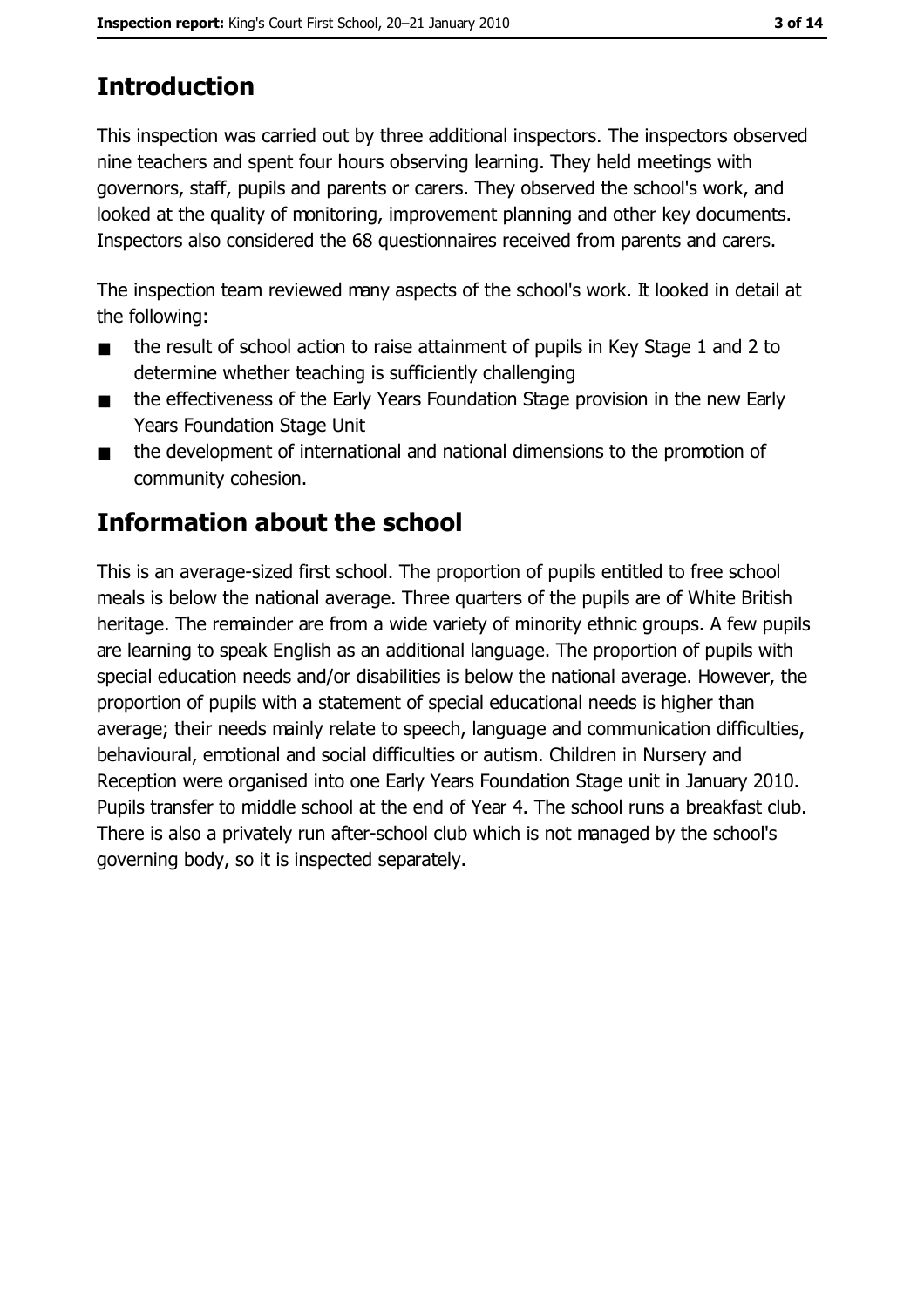# **Inspection judgements**

## Overall effectiveness: how good is the school?

## The school's capacity for sustained improvement

## **Main findings**

This is a good school where pupils' achievement has increased dramatically since the last inspection, as a direct result of the headteacher's relentless pursuit of excellence and the hard-working staff's commitment to this vision. Attainment overall is average as pupils at the end of Year 2 reached average levels in 2007 and 2008. However, last year, pupils at the end of Year 2 reached levels of attainment that were significantly above those expected nationally, in all areas. Pupils at the end of Year 4 also reached levels that were well above those expected for their age. This was because, despite some initial opposition, the headteacher reorganised Years 1 and 2 into integrated year groups, similar to those for Years 3 and 4, to give support to pupils where they need more practice and to extend them where they are ready to move on.

Sharp analysis of pupils' results showed a weakness in literacy. The introduction of a well-structured reading scheme and a dynamic programme to teach letter sounds had a direct impact on improving pupils' reading and writing. The school consolidated this by enlisting the support of parents and carers in their children's learning through a course of workshops. When the school turned its attention to mathematics, well-targeted packs sent home as homework provided an enjoyable way for pupils to reinforce skills, knowledge and understanding. In addition, the good use of assessment information has ensured that learning is tailor-made for pupils' learning needs.

Work seen in class indicates that all pupils are currently making good and sometimes outstanding progress. On the back of this success, the school has just reorganised the Early Years Foundation Stage into one unit to provide similar opportunities for support and extension to the younger children. However, it is too soon for the impact to be seen in terms of children's outcomes.

These are the key factors which demonstrate the school's good capacity for continued improvement and how well the school meets the needs of all pupils.

- Pupils are motivated and say their work is interesting and enjoyable.  $\blacksquare$
- Pupils' behaviour is good. They are thoughtful, kind and supportive of each other. They have a good understanding of what makes a healthy lifestyle and play a valuable role in the life of the school.
- An appropriate level of safeguarding ensures that pupils feel secure and have a  $\blacksquare$ good awareness of safety.
- Children in the Early Years Foundation Stage make satisfactory progress. However,  $\blacksquare$ activities are neither challenging nor stimulating enough to ensure that children maximise learning opportunities both in and out of doors.
- Teaching is good because teachers have high expectations and good subject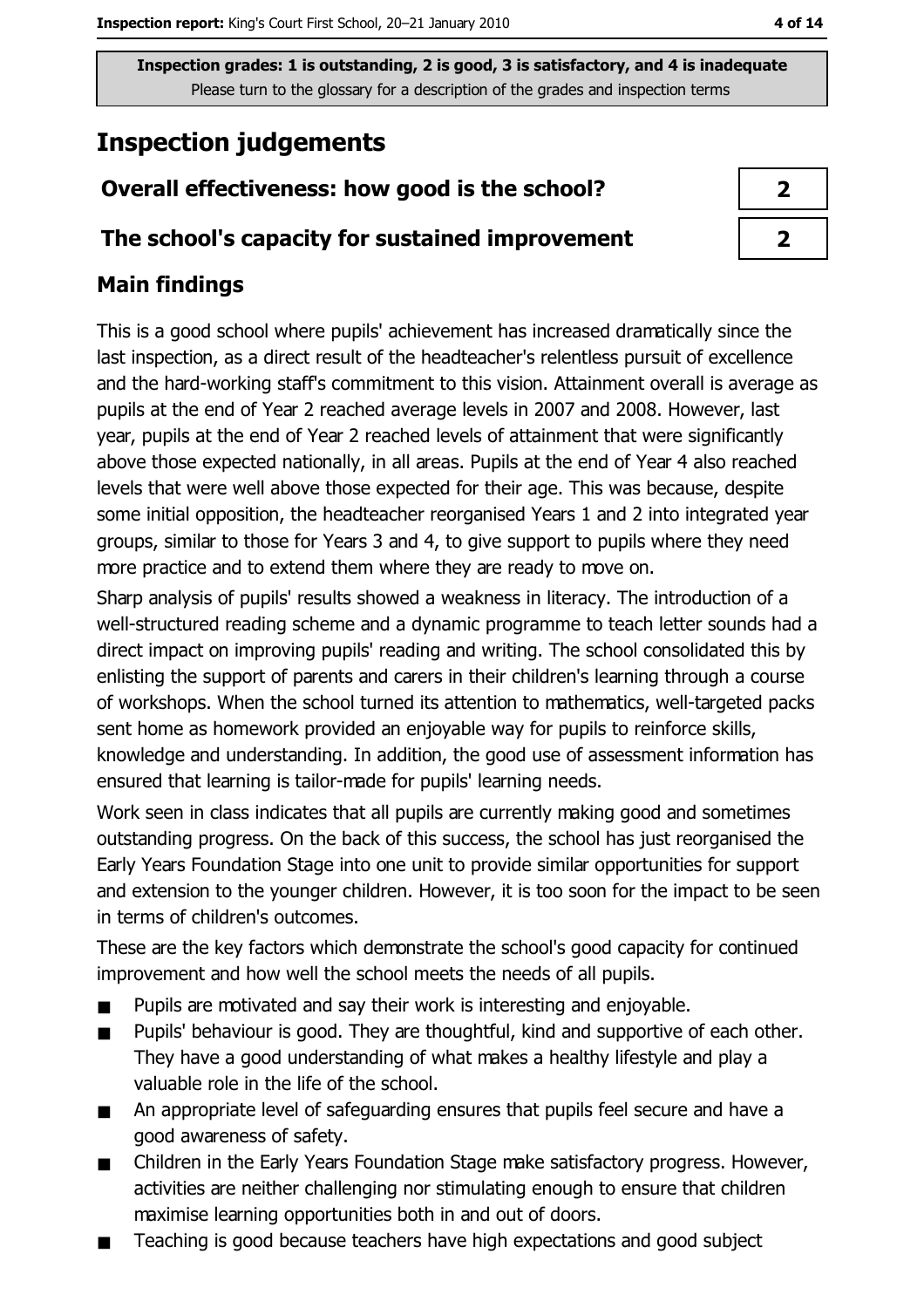knowledge.

- A creative curriculum promotes positive links between subjects.  $\blacksquare$
- Attendance is above average. Pupils say they enjoy coming to school.  $\blacksquare$
- Links with parents and carers are outstanding and parents and carers appreciate  $\blacksquare$ the good level of care, guidance and support their children receive.

The school's accurate use of self-evaluation ensures that the well-considered plan for improvement is focused on the right priorities. Robust, effective target setting and monitoring of pupil progress ensure that support and intervention are effective. Senior leaders work hard and share the headteacher's enthusiasm for continual improvement and this has secured a good measure of success over a very short period of time. The governing body works hard and plays an influential role in determining the strategic direction of the school. Whilst the school promotes community cohesion well within its local community, plans for pupil improvement have slowed the school's programme to fully introduce the national and international dimension.

## What does the school need to do to improve further?

- Improve the provision in Early Years Foundation Stage by July 2010 through  $\blacksquare$ ensuring that all teachers plan rich and stimulating activities both in and out of doors which are challenging and give children the maximum opportunity to practise their skills, explore and investigate.
- Provide, by December 2010, opportunities for pupils to develop a better  $\blacksquare$ understanding of life in a different part of the United Kingdom and communities in other parts of the world.

## **Outcomes for individuals and groups of pupils**

Pupils are motivated and engaged in their learning. For example, Year 1 and 2 pupils were excited at their success in exploring spelling options, saying 'Let me! I can see where the word is wrong!' Pupils make good progress because they really know and understand their learning. In a Year 1 and 2 science lesson on electricity, pupils eagerly explored their torches, experimenting how to use the batteries. The teacher's well-framed questions helped them refine their ideas and deepen their thinking. Pupils enjoy lessons where the work is pitched at the right level and they make good progress, even when the area of learning is new to them, and when teachers use their own good subject knowledge effectively. For example, Year 3 and 4 pupils who were using a 'Carroll' diagram to collect data for the first time could explain what they were doing and were confident with the concept. They used accurate subject language when discussing and supporting each other as they successfully explored possible solutions, because of the skilful one-to-one intervention of the teacher.

Pupils with special educational needs and/or disabilities receive good support and make progress at a similar rate to their peers. Learning is effectively planned to meet their specific needs and teaching assistants are skilled in structuring the small steps that lead to good progress. All class teachers have a class profile and have responsibility for

 $\overline{2}$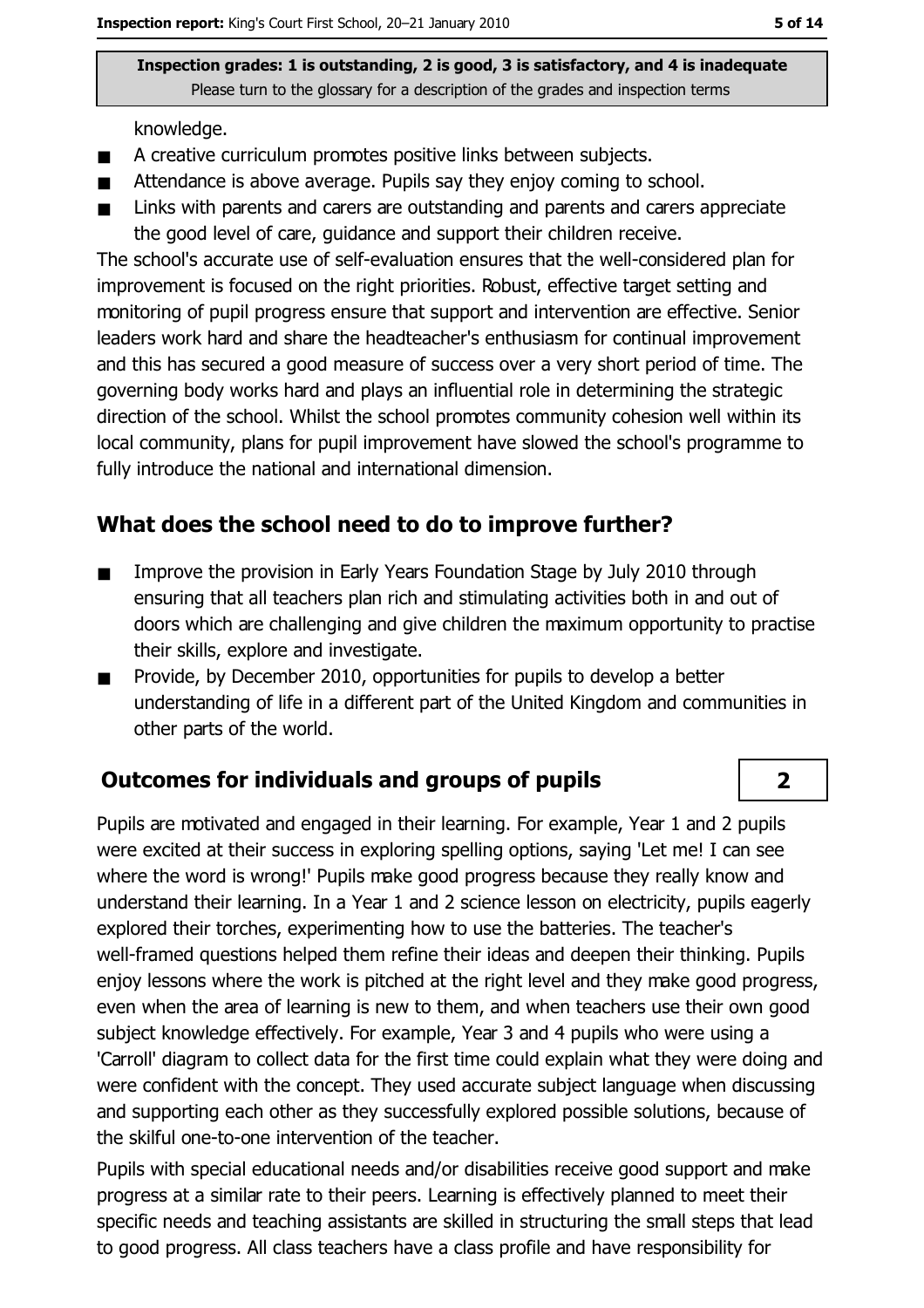checking on the progress of different groups and, as a consequence, any underperformance is quickly spotted and addressed so that all pupils make good and sometimes outstanding progress, regardless of gender, ethnicity or ability.

The positive ethos that results from the good care, guidance and support that the pupils receive enables them to develop good personal qualities. They say that they like school because 'There is always someone beside you to help you.' They work and play harmoniously. They say there is very little bullying because 'It is about what people are, not what they look like.' Pupils are knowledgeable about how to stay safe. They enjoy a healthy choice at lunchtime and fruit for their break. Members of the school council are proud of the money that they have raised and how they have learned to manage their budget to buy new play equipment. Good behaviour and above average attendance contribute well to their good achievement.

These are the grades for pupils' outcomes

| Pupils' achievement and the extent to which they enjoy their learning                                                     |                          |
|---------------------------------------------------------------------------------------------------------------------------|--------------------------|
| Taking into account:<br>Pupils' attainment <sup>1</sup>                                                                   | 3                        |
| The quality of pupils' learning and their progress                                                                        | $\overline{2}$           |
| The quality of learning for pupils with special educational needs and/or<br>disabilities and their progress               | $\overline{\phantom{a}}$ |
| The extent to which pupils feel safe                                                                                      | $\mathbf{2}$             |
| <b>Pupils' behaviour</b>                                                                                                  | $\overline{\mathbf{2}}$  |
| The extent to which pupils adopt healthy lifestyles                                                                       | $\mathbf{2}$             |
| The extent to which pupils contribute to the school and wider community                                                   |                          |
| The extent to which pupils develop workplace and other skills that will<br>contribute to their future economic well-being | 3                        |
| Taking into account:<br>Pupils' attendance <sup>1</sup>                                                                   | 2                        |
| The extent of pupils' spiritual, moral, social and cultural development                                                   | 2                        |

## How effective is the provision?

Good relationships, enthusiastic teachers and a curriculum that is based on pupils' interests and makes effective links between subjects ensure that pupils enjoy their

The grades for attainment and attendance are: 1 is high; 2 is above average; 3 is broadly average; and 4 is low.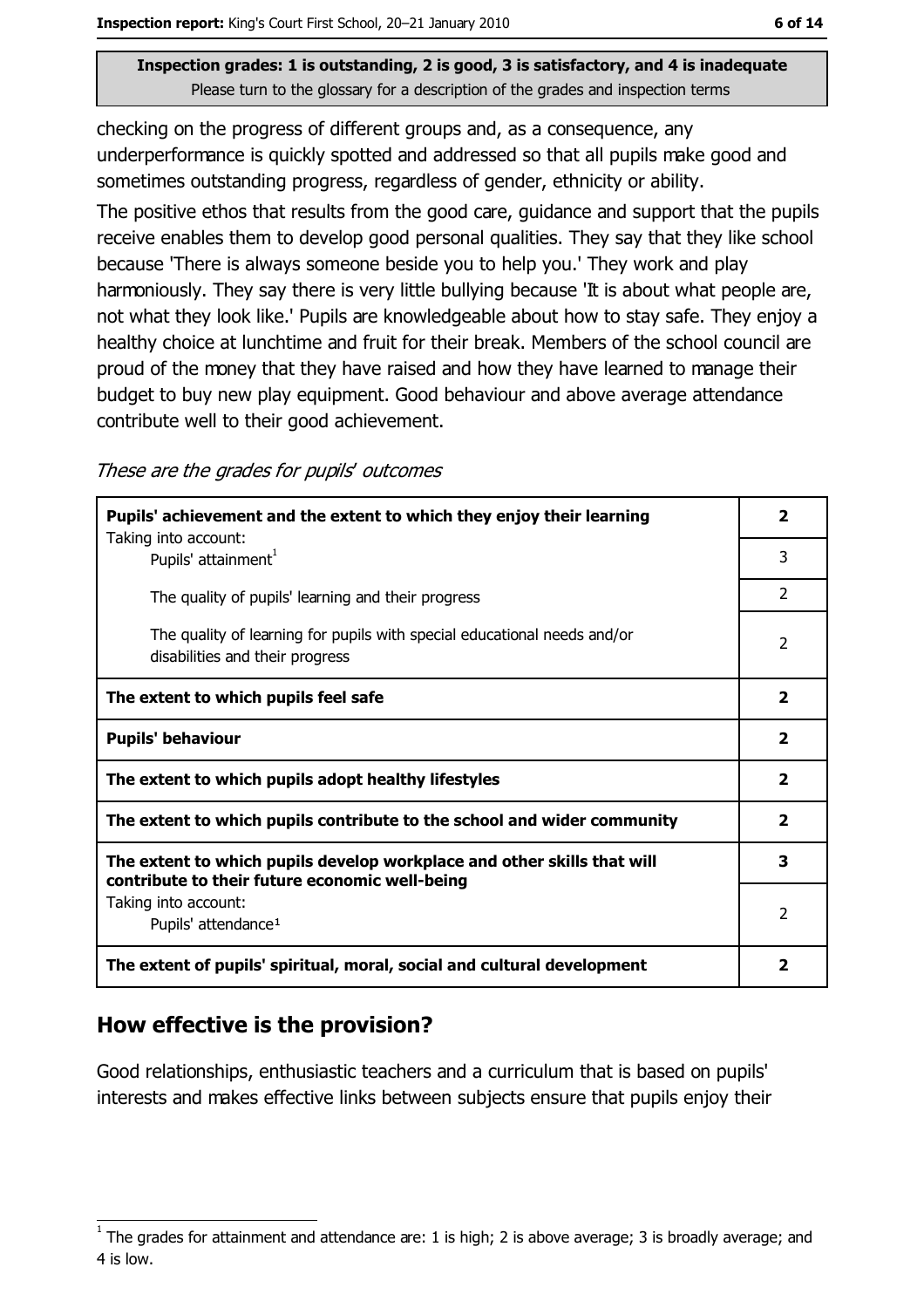learning. In conversation over lunch, one pupil said 'We have been making jam sandwiches, but not just that, we have made a recipe!' Improved information and communication technology resources are skilfully used by teachers to enhance pupils' involvement in their learning. Where the pace of teaching is brisk and teachers use their own good subject knowledge effectively, the rate of pupils' progress increases. For example, Year 3 and 4 pupils used ambitious vocabulary to produce examples of alliteration combined with the use of adverbs. As soon as one pupil had given a good example such as 'a mumbling monkey as brown as mud was climbing confidently,' others quickly followed. Teachers monitor pupils' work and use questions well to secure their learning. Pupils find teachers' comments useful in helping them to improve their work. For example, close evaluative marking in literacy was helpful to Year 1 and 2 pupils when they used connectives and punctuation during the next lesson.

Teaching assistants are well deployed and support learning well. Vulnerable pupils receive effective support which enables them to make good progress in developing social and life skills. Most parents appreciate the good care, guidance and support that enable their children to enjoy the opportunities provided by the school. Effective links with external agencies provide pupils and their parents or carers with expert help and advice. Pupils enjoy the good support that the well-organised school breakfast club provides in helping them to prepare for the day ahead.

| These are the grades for the quality of provision |  |
|---------------------------------------------------|--|
|---------------------------------------------------|--|

| The quality of teaching                                                                                    |  |
|------------------------------------------------------------------------------------------------------------|--|
| Taking into account:<br>The use of assessment to support learning                                          |  |
| The extent to which the curriculum meets pupils' needs, including, where<br>relevant, through partnerships |  |
| The effectiveness of care, guidance and support                                                            |  |

## How effective are leadership and management?

The exceptional drive and determination of the headteacher has provided the impetus for rapid improvement. She has instilled confidence and motivated staff to implement the changes that have brought about the good and often outstanding progress currently made by all pupils in Key Stages 1 and 2. Improved tracking systems and accurate assessment bring about realistic but challenging targets, and ensure equality of opportunity and the elimination of discrimination.

Outstanding relationships with parents and carers have made a significant contribution to pupils' learning. Governors make sure that they are well informed and they know the school well. They challenge and support where and when necessary to ensure that all changes are made for the better. There are secure procedures for ensuring the safeguarding of pupils and all those who attend are well cared for and supported. Checks on the suitability of adults to work with children are thorough and child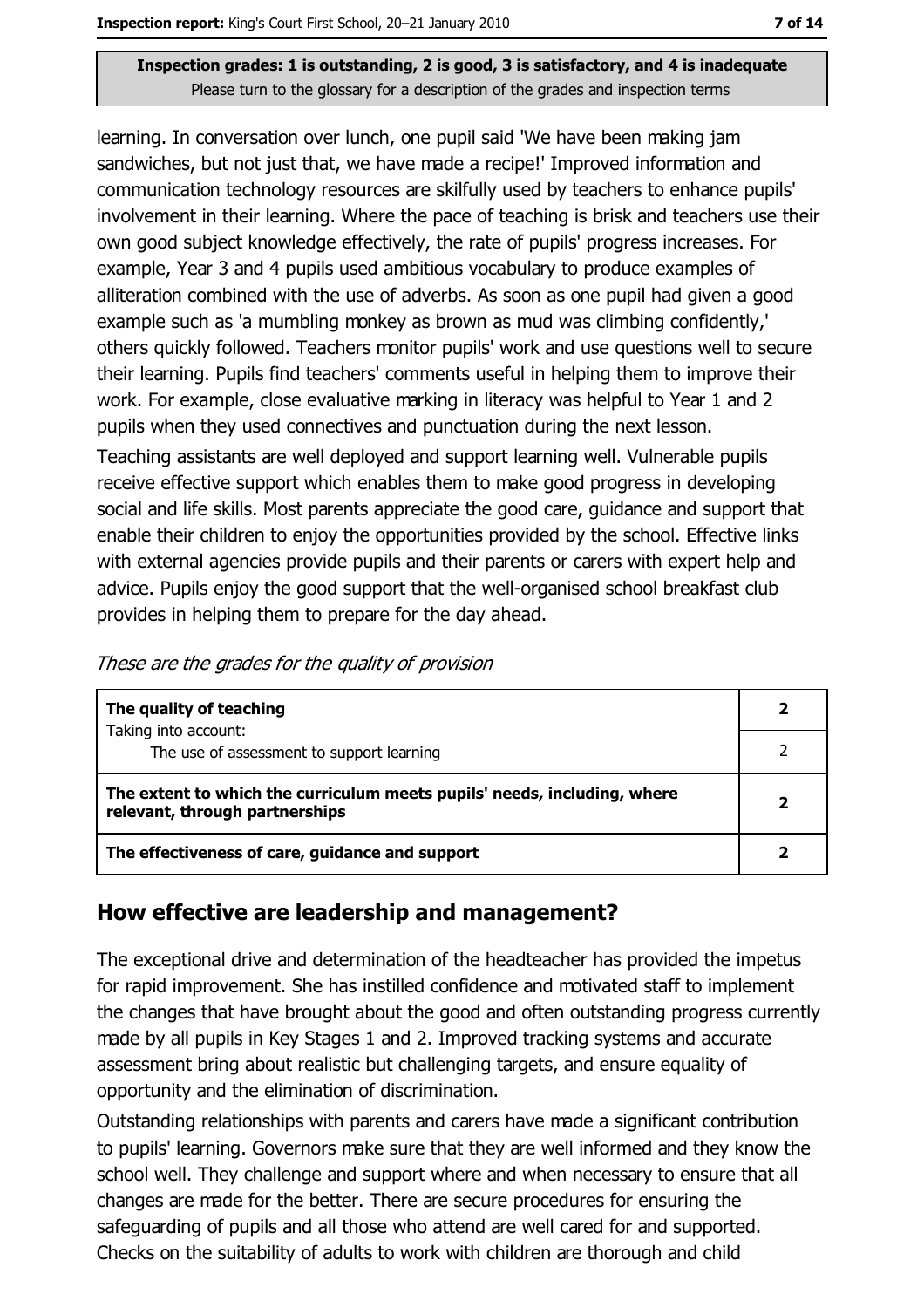protection arrangements are secure and updated regularly. Given the outcomes for pupils, the school provides good value for money.

Senior leaders promote satisfactory levels of community cohesion, particularly in relation to pupils' involvement in the school and the local community, including the Garter ceremony at the castle and opening a shopping centre with the Queen. The school celebrates the richness of its own diversity with 'faith weeks', culminating in a 'faith party'. Although the whole-school focus has been predominantly on raising pupil achievement, staff have undertaken training in global citizenship and international learning and this, together with the school's well-considered plans, means that the school is now well placed to implement its programme for community cohesion more fully to broaden pupils' appreciation of life in a different part of the United Kingdom and a different part of the world.

These are the grades for leadership and management

| The effectiveness of leadership and management in embedding ambition and<br>driving improvement                                                                     | $\mathbf{2}$            |
|---------------------------------------------------------------------------------------------------------------------------------------------------------------------|-------------------------|
| Taking into account:<br>The leadership and management of teaching and learning                                                                                      | $\overline{2}$          |
| The effectiveness of the governing body in challenging and supporting the<br>school so that weaknesses are tackled decisively and statutory responsibilities<br>met | $\overline{2}$          |
| The effectiveness of the school's engagement with parents and carers                                                                                                | 1                       |
| The effectiveness of partnerships in promoting learning and well-being                                                                                              | $\overline{2}$          |
| The effectiveness with which the school promotes equality of opportunity and<br>tackles discrimination                                                              | $\overline{\mathbf{2}}$ |
| The effectiveness of safeguarding procedures                                                                                                                        | 3                       |
| The effectiveness with which the school promotes community cohesion                                                                                                 | 3                       |
| The effectiveness with which the school deploys resources to achieve<br>value for money                                                                             | 2                       |

## **Early Years Foundation Stage**

As the newly-formed unit under its new Early Years Foundation Stage leader is only a few days old, there has been no time for the impact of this reorganisation to be reflected in improved outcomes for the children. Currently, the outdoor area is not a true reflection of the indoor provision. Teachers provide appropriate activities which ensure that children make satisfactory progress. However, they lack the degree of challenge and excitement and the creative use of rich resources that promotes the higher level of exploration and investigation which result in good progress. The children know that the apples that are freely available will make them healthy. They are confident learners because relationships are good. They settle quickly into the routines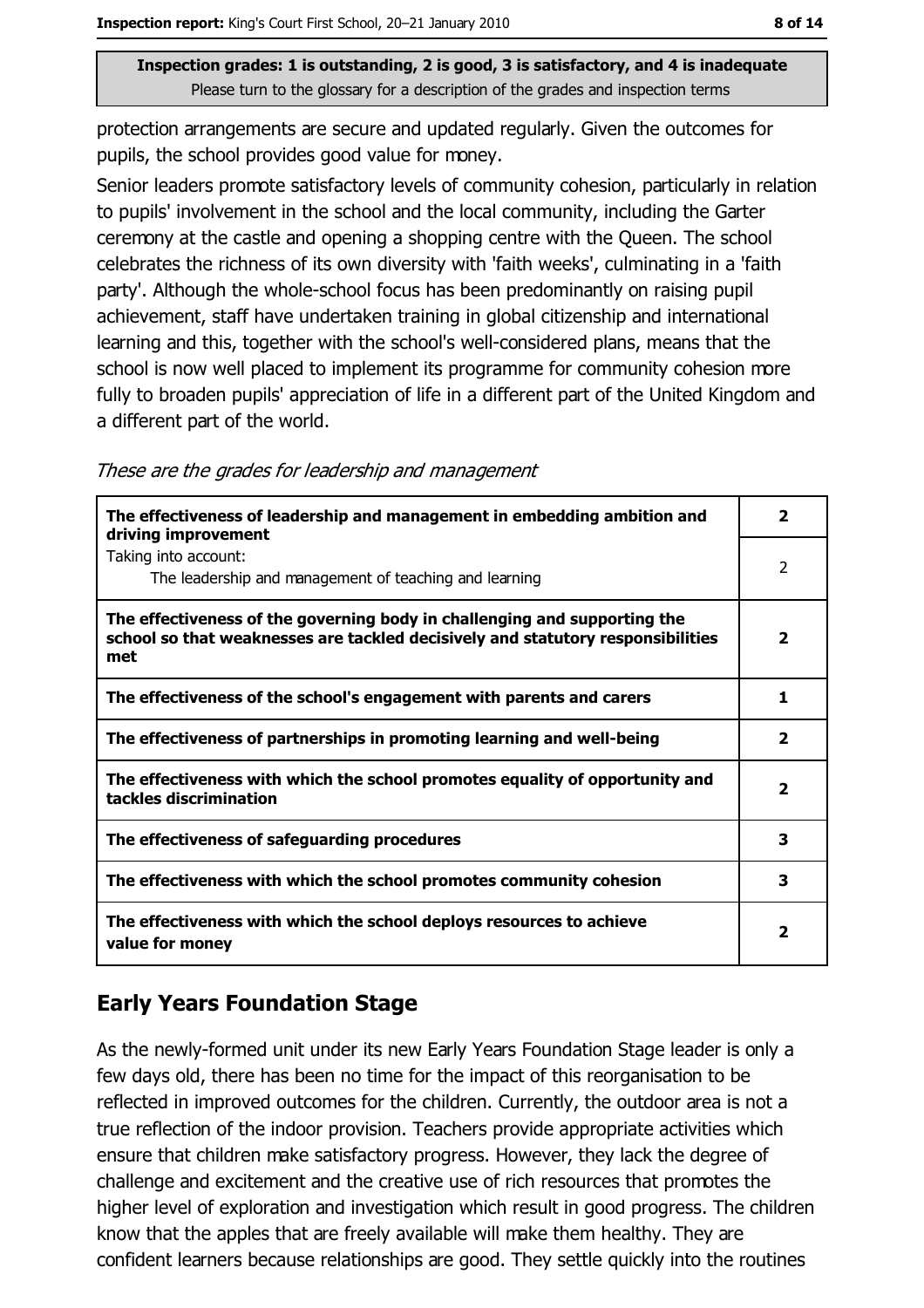of school life because they are well cared for and appropriate safeguarding procedures ensure that they feel safe and secure. Parents and carers speak highly of the good links with the school, which help them to support their children's learning well.

These are the grades for the Early Years Foundation Stage

| <b>Overall effectiveness of the Early Years Foundation Stage</b>                      | 3 |
|---------------------------------------------------------------------------------------|---|
| Taking into account:<br>Outcomes for children in the Early Years Foundation Stage     |   |
| The quality of provision in the Early Years Foundation Stage                          |   |
| The effectiveness of leadership and management of the Early Years<br>Foundation Stage | 3 |

## **Views of parents and carers**

Most parents and carers have positive views of the school. They are particularly pleased with the caring, friendly and welcoming ethos. Evidence from the inspection supports parents' and carers' views that children enjoy school and feel safe in school. Individual parents and carers voiced various concerns, for example the level of supervision of children at playtimes, wet leaves on the playground and a reference to bullying. The inspection team found that children were well supervised and that they played safely and happily and were adamant that there was no bullying.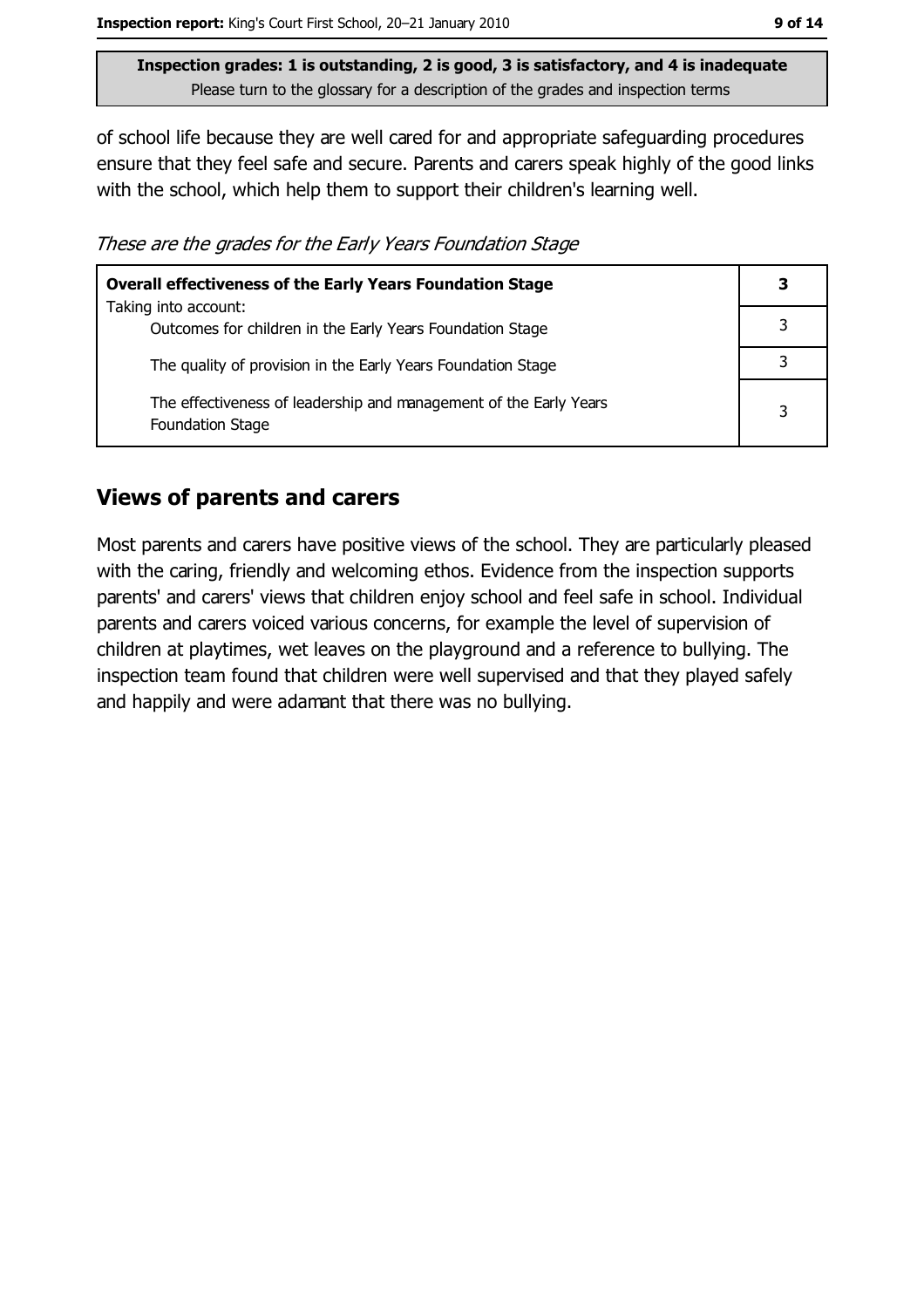#### Responses from parents and carers to Ofsted's questionnaire

Ofsted invited all the registered parents and carers of pupils registered at King's Court First School to complete a questionnaire about their views of the school.

In the questionnaire, parents and carers were asked to record how strongly they agreed with 13 statements about the school.

The inspection team received 68 completed questionnaires by the end of the on-site inspection. In total, there are 220 pupils registered at the school.

| <b>Statements</b>                                                                                                                                                                                                                                       | <b>Strongly</b><br><b>Agree</b> |               | <b>Agree</b> |               | <b>Disagree</b> |                | <b>Strongly</b><br>disagree |                  |
|---------------------------------------------------------------------------------------------------------------------------------------------------------------------------------------------------------------------------------------------------------|---------------------------------|---------------|--------------|---------------|-----------------|----------------|-----------------------------|------------------|
|                                                                                                                                                                                                                                                         | <b>Total</b>                    | $\frac{1}{2}$ | <b>Total</b> | $\frac{0}{0}$ | <b>Total</b>    | $\frac{1}{2}$  | <b>Total</b>                | $\frac{1}{2}$    |
| My child enjoys school                                                                                                                                                                                                                                  | 34                              | 50            | 34           | 50            | 0               | 0              | 0                           | 0                |
| The school keeps my child<br>safe                                                                                                                                                                                                                       | 40                              | 59            | 25           | 37            | 1               | 1              | 1                           | $\mathbf{1}$     |
| The school informs me<br>about my child's progress                                                                                                                                                                                                      | 20                              | 29            | 41           | 60            | 4               | 6              | 1                           | $\mathbf{1}$     |
| My child is making enough<br>progress at this school                                                                                                                                                                                                    | 28                              | 41            | 34           | 50            | 3               | 4              | 0                           | 0                |
| The teaching is good at this<br>school                                                                                                                                                                                                                  | 32                              | 47            | 33           | 49            | $\mathbf{1}$    | $\mathbf{1}$   | 0                           | 0                |
| The school helps me to<br>support my child's learning                                                                                                                                                                                                   | 28                              | 41            | 36           | 53            | 3               | 4              | 0                           | 0                |
| The school helps my child to<br>have a healthy lifestyle                                                                                                                                                                                                | 28                              | 41            | 34           | 50            | $\mathbf{1}$    | $\mathbf{1}$   | 1                           | $\mathbf{1}$     |
| The school makes sure that<br>my child is well prepared for<br>the future (for example<br>changing year group,<br>changing school, and for<br>children who are finishing<br>school, entering further or<br>higher education, or<br>entering employment) | 27                              | 40            | 37           | 54            | $\mathbf 0$     | 0              | $\mathbf 0$                 | $\mathbf 0$      |
| The school meets my child's<br>particular needs                                                                                                                                                                                                         | 33                              | 49            | 29           | 43            | 4               | 6              | 0                           | 0                |
| The school deals effectively<br>with unacceptable behaviour                                                                                                                                                                                             | 32                              | 47            | 28           | 41            | 3               | 4              | $\mathbf{1}$                | $\mathbf{1}$     |
| The school takes account of<br>my suggestions and<br>concerns                                                                                                                                                                                           | 22                              | 32            | 37           | 54            | 6               | 9              | 0                           | $\boldsymbol{0}$ |
| The school is led and<br>managed effectively                                                                                                                                                                                                            | 32                              | 47            | 33           | 49            | $\mathbf{1}$    | $\mathbf{1}$   | $\mathbf 0$                 | $\mathbf 0$      |
| Overall, I am happy with my<br>child's experience at this<br>school                                                                                                                                                                                     | 34                              | 50            | 28           | 41            | 3               | $\overline{4}$ | $\mathbf 0$                 | $\mathbf 0$      |

The table above summarises the responses that parents and carers made to each statement. The percentages indicate the proportion of parents and carers giving that response out of the total number of completed questionnaires. Where one or more parents and carers chose not to answer a particular question, the percentages will not add up to 100%.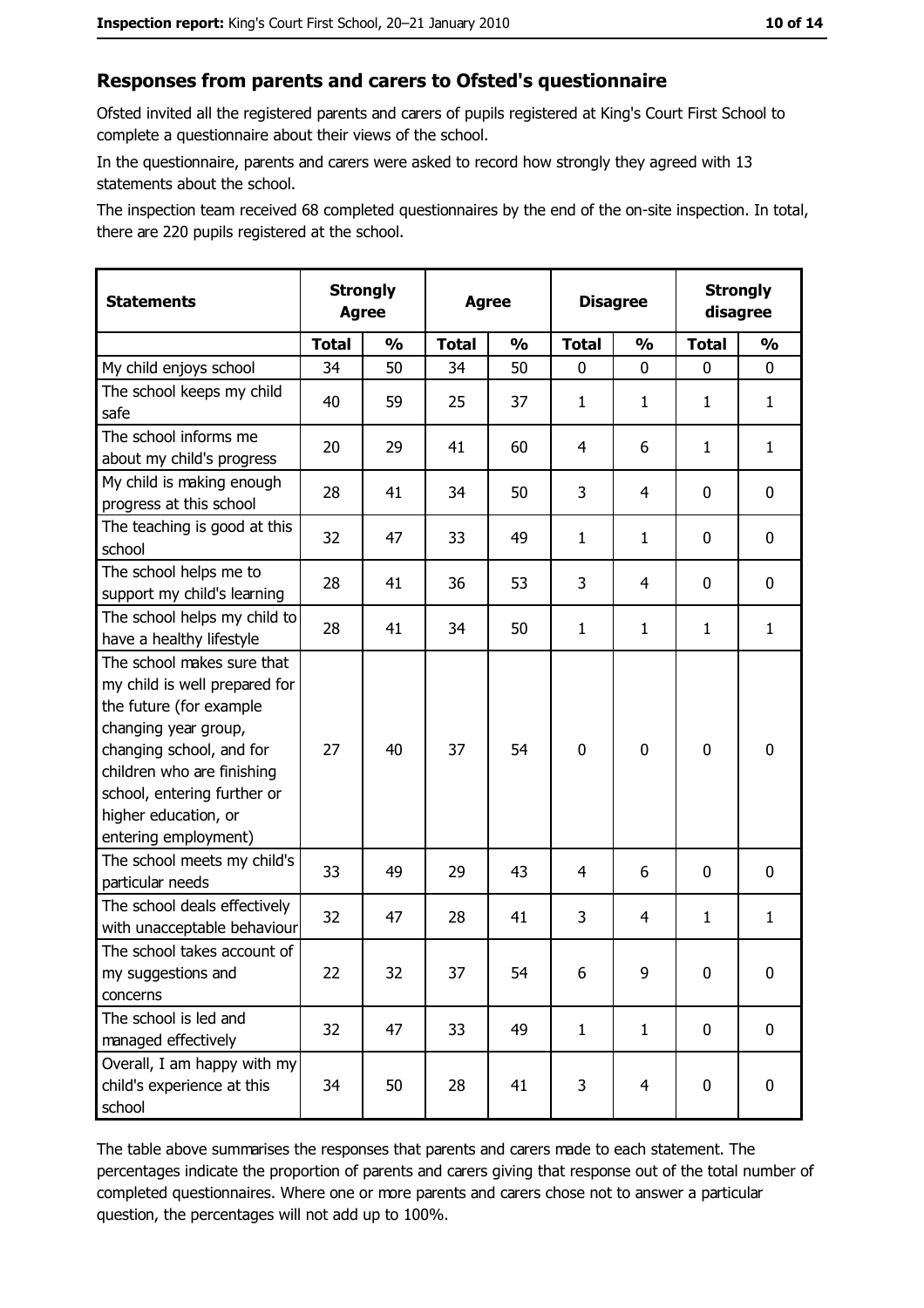# Glossary

| Grade   | <b>Judgement</b> | <b>Description</b>                                                                                                                                                                                                               |
|---------|------------------|----------------------------------------------------------------------------------------------------------------------------------------------------------------------------------------------------------------------------------|
| Grade 1 | Outstanding      | These features are highly effective. An oustanding<br>school provides exceptionally well for its pupils' needs.                                                                                                                  |
| Grade 2 | Good             | These are very positive features of a school. A school<br>that is good is serving its pupils well.                                                                                                                               |
| Grade 3 | Satisfactory     | These features are of reasonable quality. A satisfactory<br>school is providing adequately for its pupils.                                                                                                                       |
| Grade 4 | Inadequate       | These features are not of an acceptable standard. An<br>inadequate school needs to make significant<br>improvement in order to meet the needs of its pupils.<br>Ofsted inspectors will make further visits until it<br>improves. |

## What inspection judgements mean

## Overall effectiveness of schools inspected between September 2007 and July 2008

|                       | Overall effectiveness judgement (percentage of<br>schools) |      |                     |                   |
|-----------------------|------------------------------------------------------------|------|---------------------|-------------------|
| <b>Type of school</b> | <b>Outstanding</b>                                         | Good | <b>Satisfactory</b> | <b>Inadequate</b> |
| Nursery schools       | 39                                                         | 58   | 3                   | 0                 |
| Primary schools       | 13                                                         | 50   | 33                  | 4                 |
| Secondary schools     | 17                                                         | 40   | 34                  | 9                 |
| Sixth forms           | 18                                                         | 43   | 37                  | $\overline{2}$    |
| Special schools       | 26                                                         | 54   | 18                  | $\overline{2}$    |
| Pupil referral units  | 7                                                          | 55   | 30                  | 7                 |
| All schools           | 15                                                         | 49   | 32                  | 5                 |

New school inspection arrangements were introduced on 1 September 2009. This means that inspectors now make some additional judgements that were not made previously.

The data in the table above were reported in The Annual Report of Her Majesty's Chief Inspector of Education, Children's Services and Skills 2007/08.

Percentages are rounded and do not always add exactly to 100. Secondary school figures include those that have sixth forms, and sixth form figures include only the data specifically for sixth form inspection judgements.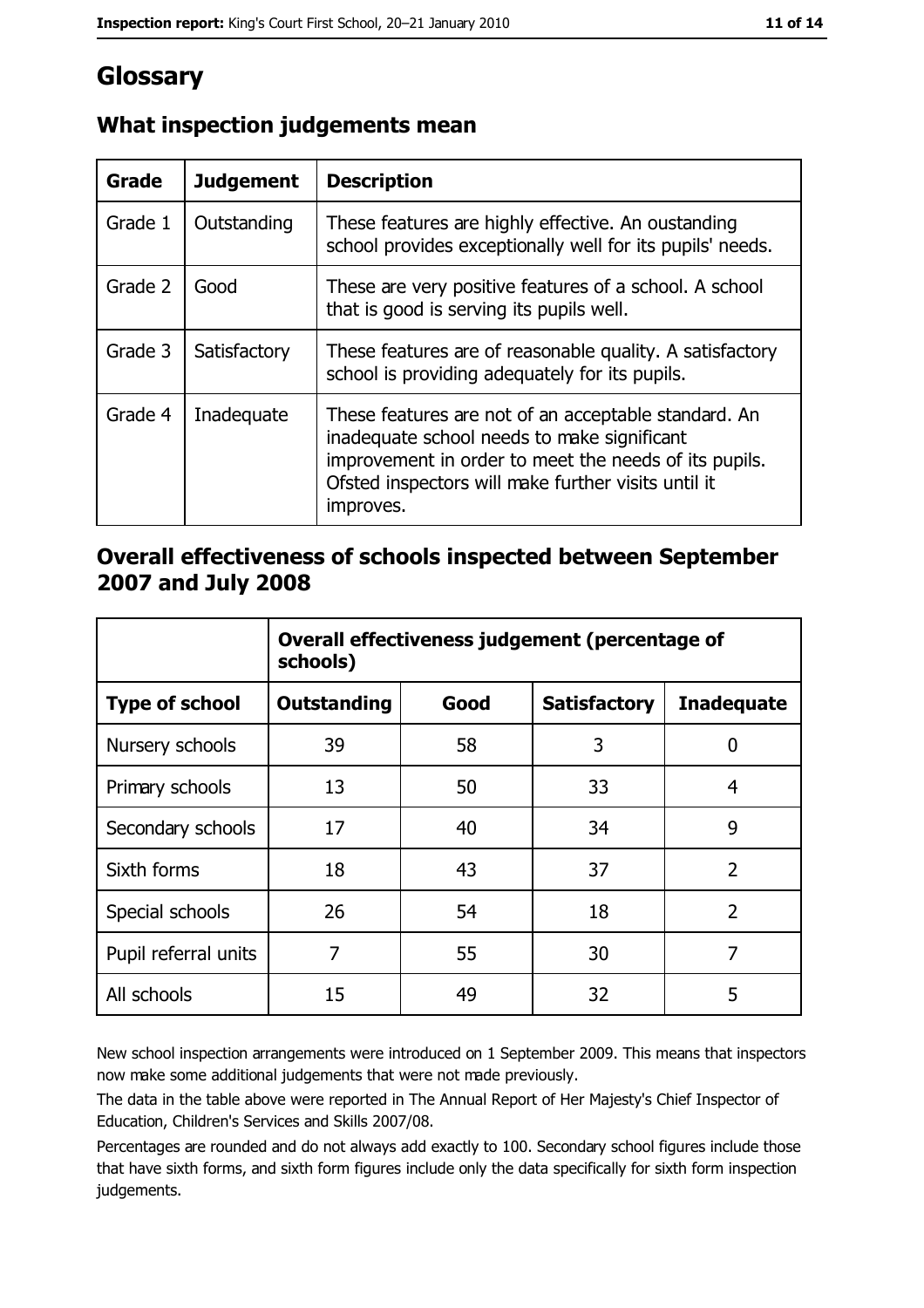# **Common terminology used by inspectors**

| Achievement:                  | the progress and success of a pupil in<br>their learning, development or training.                                                                                                                                                                                                                           |
|-------------------------------|--------------------------------------------------------------------------------------------------------------------------------------------------------------------------------------------------------------------------------------------------------------------------------------------------------------|
| Attainment:                   | the standard of the pupils' work shown by<br>test and examination results and in<br>lessons.                                                                                                                                                                                                                 |
| Capacity to improve:          | the proven ability of the school to<br>continue improving. Inspectors base this<br>judgement on what the school has<br>accomplished so far and on the quality of<br>its systems to maintain improvement.                                                                                                     |
| Leadership and management:    | the contribution of all the staff with<br>responsibilities, not just the headteacher,<br>to identifying priorities, directing and<br>motivating staff and running the school.                                                                                                                                |
| Learning:                     | how well pupils acquire knowledge,<br>develop their understanding, learn and<br>practise skills and are developing their<br>competence as learners.                                                                                                                                                          |
| <b>Overall effectiveness:</b> | inspectors form a judgement on a school's<br>overall effectiveness based on the findings<br>from their inspection of the school. The<br>following judgements, in particular,<br>influence what the overall effectiveness<br>judgement will be.                                                               |
|                               | The school's capacity for sustained<br>improvement.<br>Outcomes for individuals and groups<br>of pupils.<br>The quality of teaching.<br>The extent to which the curriculum<br>meets pupil's needs, including where<br>relevant, through partnerships.<br>The effectiveness of care, guidance<br>and support. |
| Progress:                     | the rate at which pupils are learning in<br>lessons and over longer periods of time. It<br>is often measured by comparing the<br>pupils' attainment at the end of a key<br>stage with their attainment when they<br>started.                                                                                 |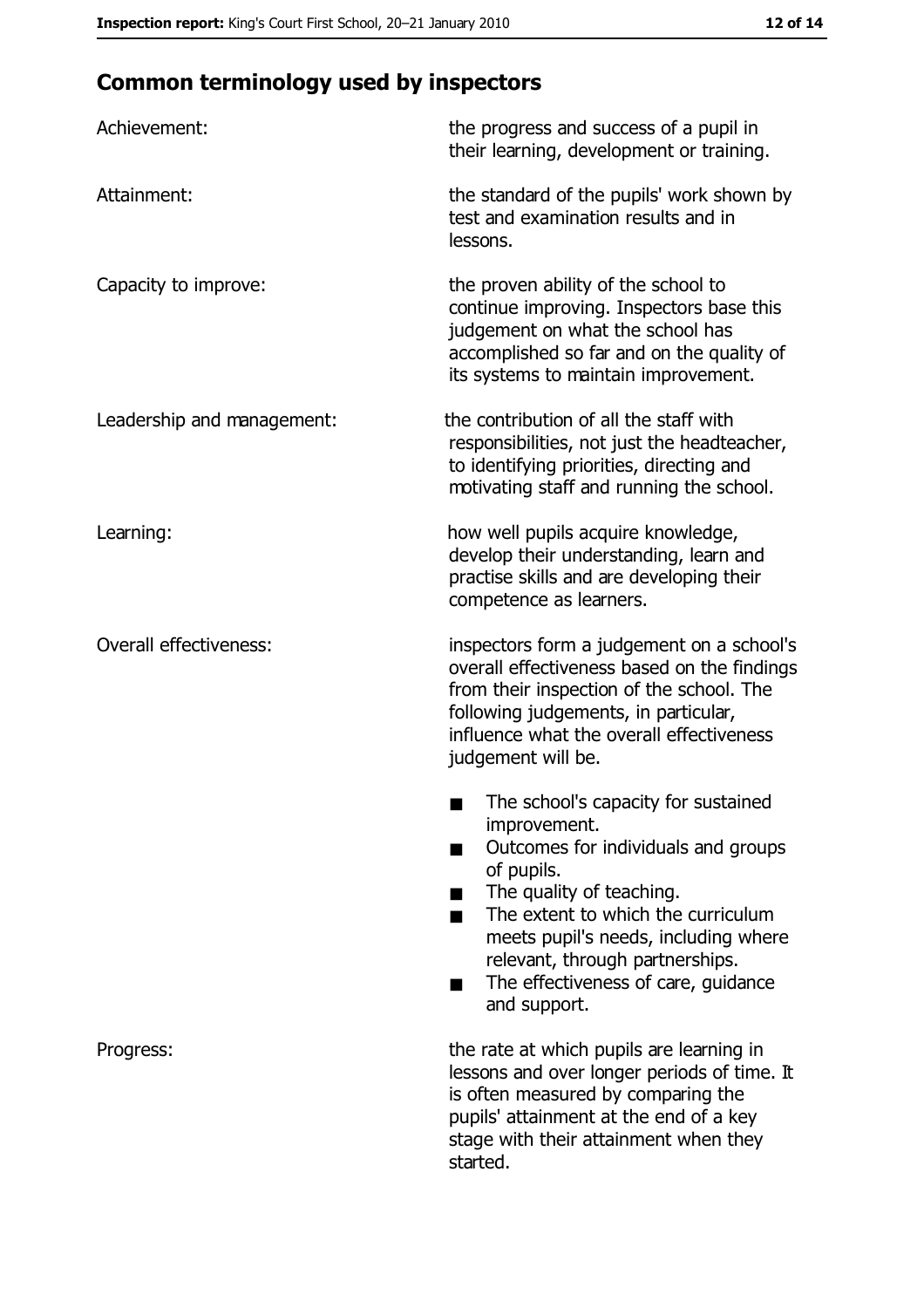This letter is provided for the school, parents and carers to share with their children. It describes Ofsted's main findings from the inspection of their school.



22 January 2010

Dear Pupils

Inspection of King's Court First School, Old Windsor SL4 2NE

Thank you for being so friendly when we came to your school. We enjoyed visiting your lessons and talking to you. You really helped us. We think your school gives you a good standard of education and these are the main things that helped us come to this conclusion.

- You really enjoy school, behave well and come to school regularly.  $\blacksquare$
- Teaching is good. Teachers work hard to make learning fun.  $\blacksquare$
- You achieve well.  $\blacksquare$
- Children in the unit settle quickly because they are happy and they achieve the  $\blacksquare$ levels expected for their age.
- The school provides interesting lessons and a wide range of extra activities.  $\blacksquare$
- You have a good understanding of healthy lifestyles and know how to keep safe.  $\blacksquare$
- The teachers look after you well.  $\blacksquare$
- Your headteacher and her staff have made sure that the school is safe and they are  $\blacksquare$ working hard to make learning better for you.

We have asked the school to do two things:

- help children in the unit to do even better by making sure that teachers plan a  $\blacksquare$ variety of activities that are interesting and exciting and will help the children to do their best at all times
- $\blacksquare$ make sure that senior leaders make things even better for you by providing opportunities for you to find out what life is like in different parts of the United Kingdom and abroad.

We hope that you will all continue to enjoy coming to school and try your hardest so that you are successful in the future.

Yours sincerely

Barbara Atcheson

Lead inspector